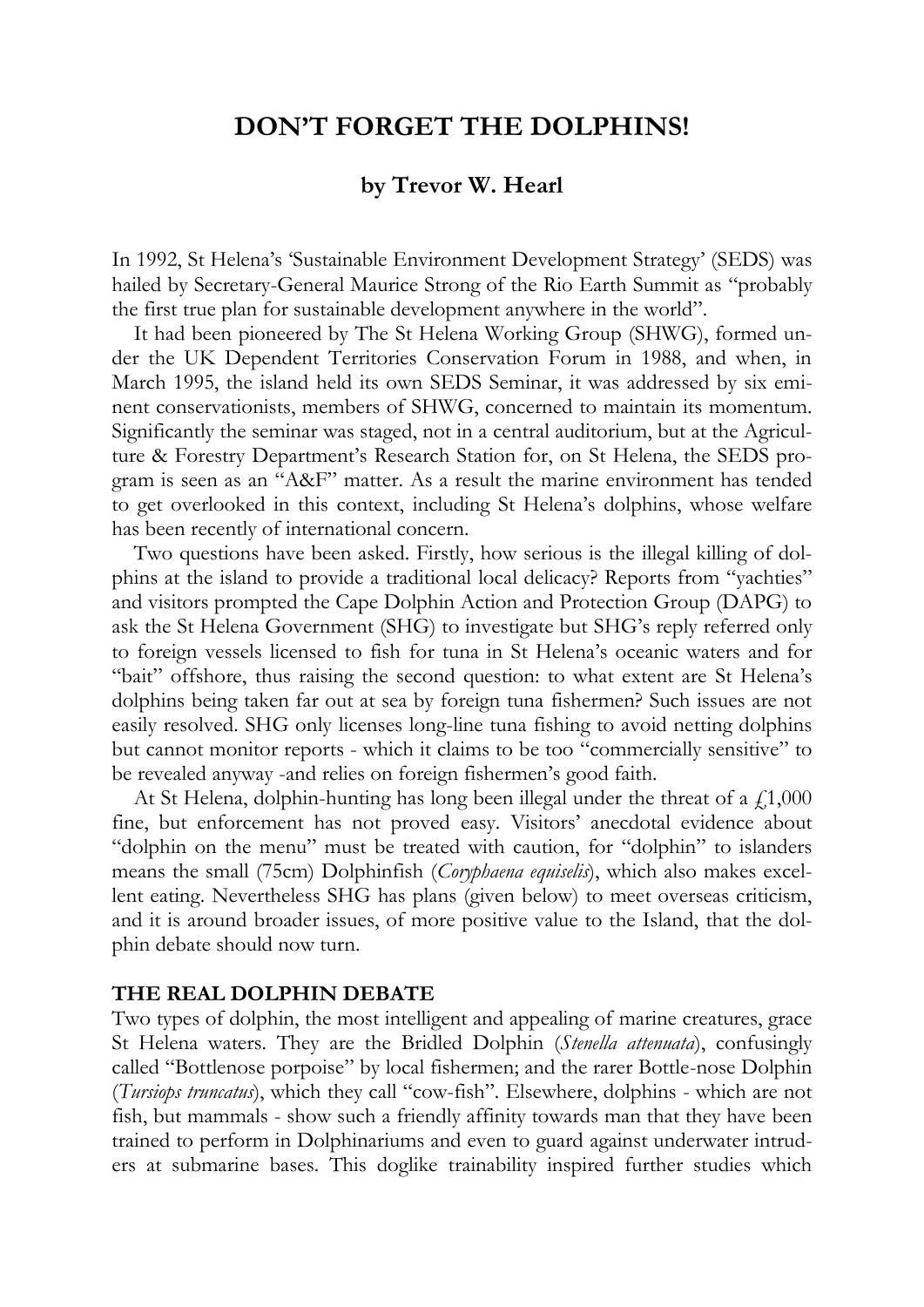alerted scientists to the inhumanity of their killing and to the threat posed by new fishing methods, first recognized in 1969 through the plight of Pacific dolphins. Hazardous research by Dr W.R. Perrin of the U.S. Fisheries Science Centre in California led to his discovery that fishermen were there killing some 250,000 annually in order to net the tuna which swam beneath dolphin herds. Public anger forced a ban on their hunting or harassing in U.S. waters in 1972, which other countries followed, St Helena in 1979. Dr Perrin was then asked to investigate Atlantic dolphins and in 1983 visited St Helena to study its "Cetacean Fauna and Former Dolphin Fishery" for the Inter- national Whaling Commission (IWC) and the National Geographic Society, among others.

## **THE DOLPHIN RUN: A NEGLECTED ASSET**

Two characteristics of St Helena's dolphins particularly intrigued him. The first was the dramatic daily "dolphin run" off the island's northwest coast where every morning, several hundred swim slowly between Egg Island and Lemon Valley before passing Jamestown with displays of "high leaps, forward flips, pitchpoling and tail lobbing". heading seaward at noon. The second betrayed more unusual behaviour. Having long been harpooned by Jamestown fishermen using old whaling techniques, St Helena dolphins had become resentful of man and "kept their heads down". But if hunting ceased (by no means certain, a fisherman confided, "for it's only to get the Governor a knighthood") they would become quite tame though, as Dr Perrin told the IWC in 1985 this would require "conditions of sustained benign interactions with humans" (p.427). After "making up to them" for a few days however, they responded so well that he joked, "the island would have a million-dollar industry if it was off our coast!"

Though this vision of the "dolphin-run" as a "natural marine experience for students and tourists" has yet to be shared at St Helena, Bill Perrin' s interest has never waned. Admitting "a special feeling for the place and the people". he still hopes they will one day cherish this remarkable resource. Thus, the launch of Marine Studies at the Prince Andrew School found him, in April 1991, eager to help:

"Please let me know how the dolphin run turns out. I would suggest that some live bait be obtained from fishermen or caught by the students and released to the dolphins on each trip. This will gradually make the dolphins perceive the daily visit in a positive way and perhaps make them approach the boat more closely. They definitely reacted to me when I got in the water with them, but aggressively (jaw clapping). They also avoided surfacing at the front of the moving skiff where they used to be harpooned. With patience it may be possible to train them to take fish from the hand [..] a situation like this in the Bahamas brings in several hundred thousand dollars a year in tourist traffic".

No such innocent interest in its dolphins was felt on St Helena, apparently. Hopes were revived among members of the St Helena Working Group two years later, however, when SHG funded Miss Tayne Peters to undertake dolphin research dur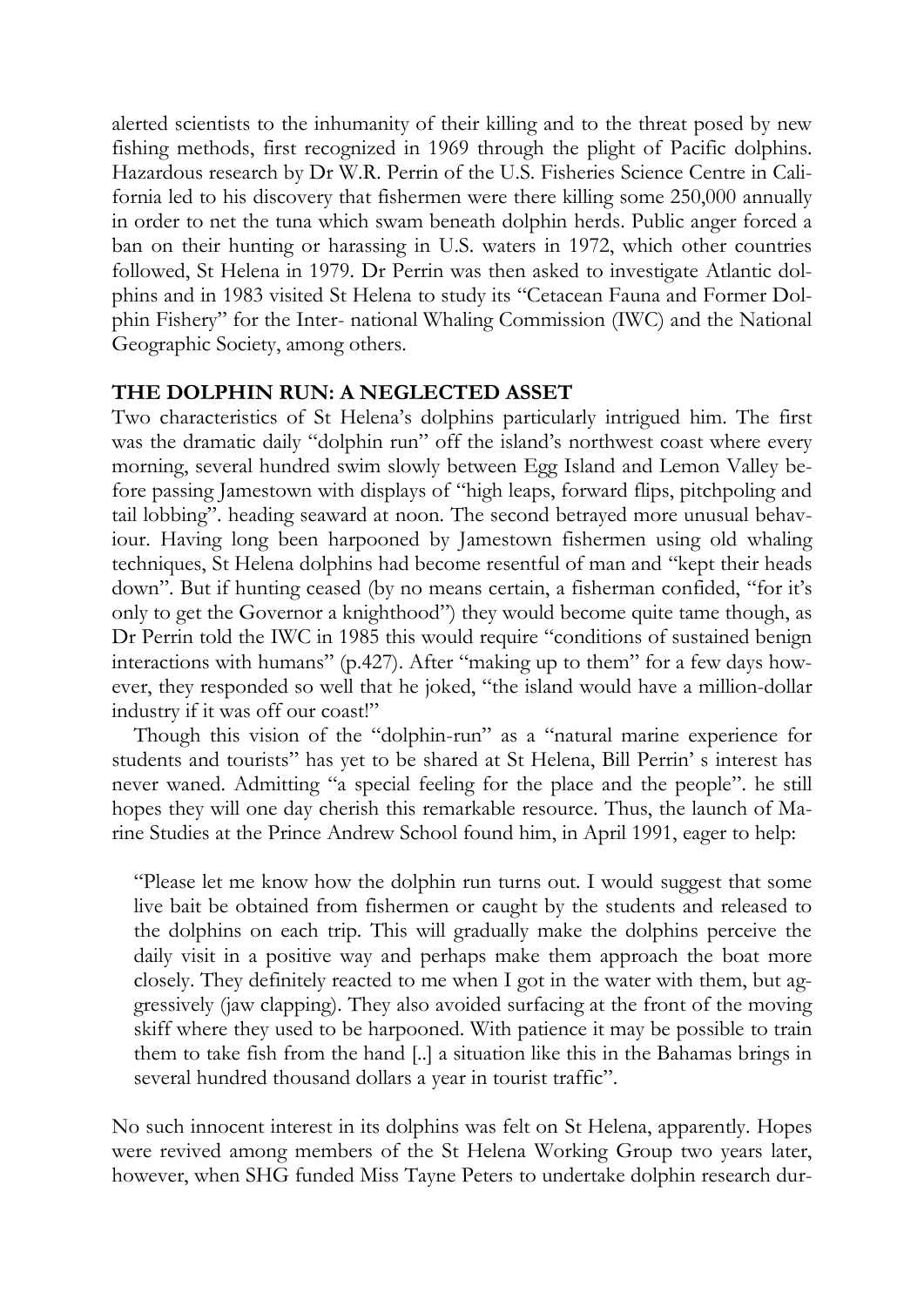ing a Waste Marine Studies degree course. Assuming this to be linked to SHG's latest Tourism Study (1993), Dr Graham Drucker of the World Conservation Monitoring Centre, Cambridge, once again invoked Dr Perrin's assistance. Miss Peters gained a good Honours Degree, but rejected SHG' s offer of a senior post in the Fisheries Service to apply for a higher degree course in the United Kingdom, causing "considerable disappointment" "superbly on the island and presumably a setback to dolphin management and its role in tourism.

The Tourism Advisor meanwhile also had his disappointments. Watching dolphins at play during his visit in 1992 and realizing their potential, he hoped to feature them in an appeal to a "niche tourism market". But SHG could offer no information about its dolphins and certainly nothing to show "special interest tour operators [..] that their clients can get close enough to the dolphins to enjoy the experience". From his own praise, observations he could only conclude that, if managed, "dolphin-watching could support the general attractions of St Helena". (Tourism Study, pp 12-13).

### **DOLPHIN MANAGEMENT: A HERITAGE ISSUE**

St Helena's dolphins are not there only to entertain tourists, of course; they are a vital part of the island's natural heritage. While not requiring rescue from extinction like St Helena's Ebonies and Earwigs, they need conservation management no less than other fauna and flora. As it is, experienced dolphin-watchers like Dr Perrin have been caused more concern about protection than management. While organizing a UN dolphin symposium in March 1995 he tried to assess recent evidence from St Helena:

"It was long a practice to harpoon Bottlenose Dolphins that are attracted to the Steps by flying fish around the lights there. I thought that this had stopped, but I guess teenage boys [..] would have the stories and recollections of older fishermen to give them the idea [..]. It's a bad practice not only because of the inhumaneness and waste of it, but because the population of Bottlenose Dolphins around the island is not likely to be very large and could well be adversely affected by the take of just a few animals".

As for Bridled Dolphins, Dr Edwards considers that illegal catches are probably too few to affect the population adversely though the ethics of such catches are another matter. He recalled the dolphin fishery's highly developed tradition:

"Almost the whole of the dolphin carcases including lungs, kidneys, stomach, liver and gonads was utilized in one way or another. The prized cuts of meat were from the ribs and neck and the meat was often cooked with the skin and blubber attached, usually in curries. Oil extracted from the head was used to oil tools and fishing gear whilst that from the was used for oiling watches or other fine mechanisms. Waste not, want not!" (p.13).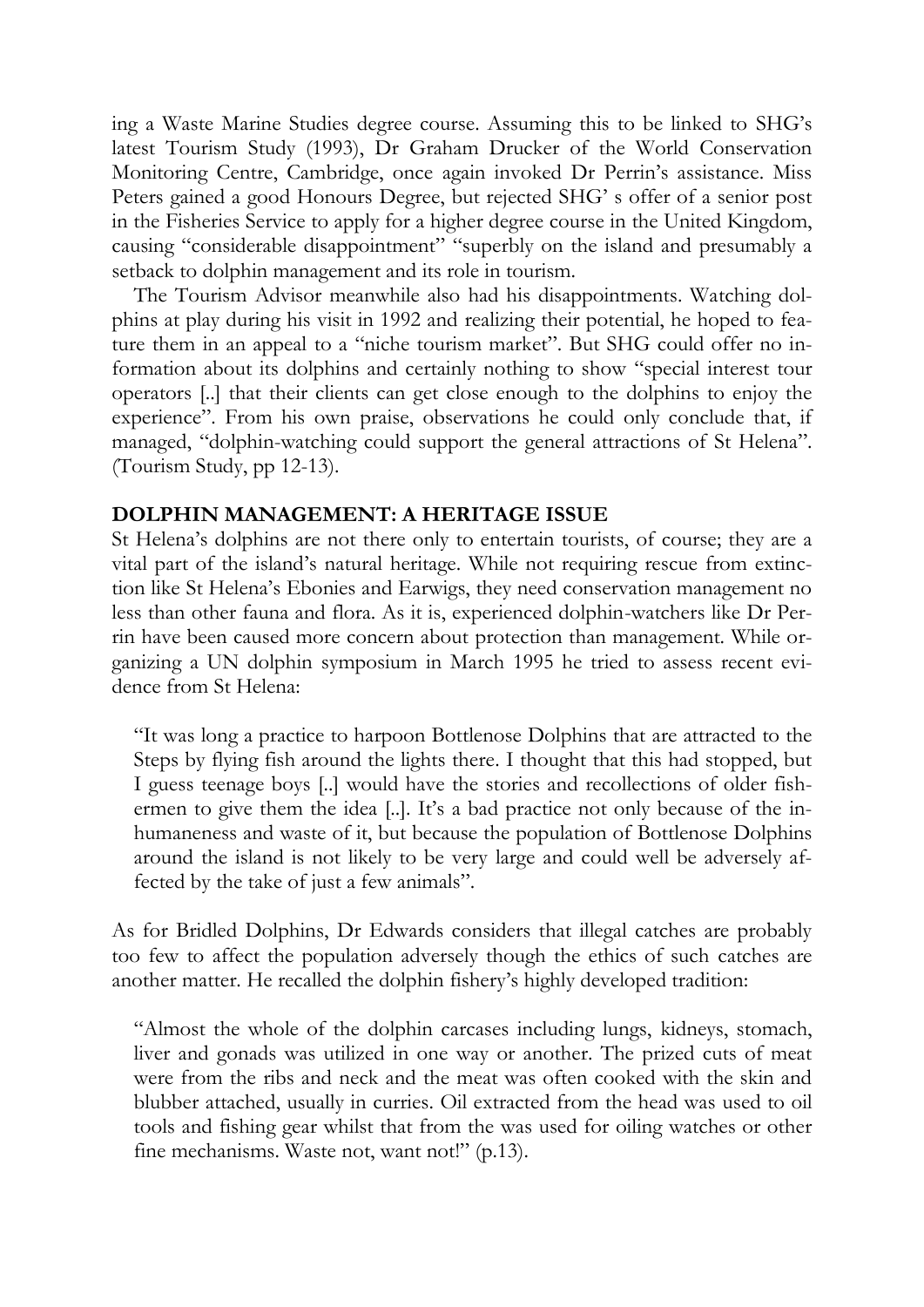# **THE FRIENDLY DOLPHIN: SYMBOL OF THE SEAS**

It is, fundamentally, a cultural question and custom is hard to change. Perhaps other similar cultures have ideas to offer. Australia is now publicizing its achievements in "Environment, Conservation, and Technology", managing its Hour-glass Dolphins, through a special stamp issue and a "superbly illustrated book".

In Britain, the friendly dolphin is traditionally the symbol of old fishing ports like Poole, where "the king of fishes" dominated the borough's coat of arms long before St Helena had even been discovered, and where they would no more have eaten dolphins than dogs. Tradition is different at St Helena, but in today's "global village" some local customs have to change. Luckily in the case of its dolphins St Helena can turn a liability into an asset, replace criticism with praise simply by showing visitors their dolphins at play rather than offering them dolphin steak for dinner!

Steps are already being taken by SHG to meet its critics' concerns. Indeed Whitehall is impressed that SHG is doing "all it can to conserve its marine environment and should be commended for its efforts". Its dolphins are considered to enjoy as much protection as Government can provide. They are listed as a protected species and a publicity campaign is being launched by the Senior Fisheries Officer and the Chief of Police to ensure that the law is understood. Two Sea Fisheries officers are being appointed to ensure enforcement. But will they be involved in dolphin management, for example to enable SHG to answer tourist operators' questions on its marine attractions? If not, however commendable, it is difficult to see how this advances dolphin management beyond 1979!

Finally, another voice has yet to be heard in this debacle, that of St Helena's fishing industry. Evidence is mounting that, as in the north, so now the South Atlantic is being overfished. Even its seabirds are suffering according to ornithologists! How will this, combined with dolphin conservation, affect their industry? Worried local fishermen want to know. The fact is that no one knows. Perhaps if "A&F" meant "Agriculture & Fisheries" on St Helena as in Britain, the marine ecology study planned with the SEDS program would have provided some answers by now, but it has become a separate issue. "The marine side of things is rather stalled. We need a good new inventory of what there is, and what effects current fishing practices are having on the various species and habitats". Meanwhile, a correspondent warned that in every island issue "there is a careful balance to be drawn between social, economic and environmental needs". And so, we hope, the debate will continue - but don't forget the dolphins!

### **REFERENCES**

Personal communication indicated in the text; to correspondents who kindly commented on a previous draft, I offer thanks and the hope that revisions accurately reflect their information.

 The Argus: *"Dolphins are harpooned by the islanders".* Capetown, June 3, 1995, page 5.